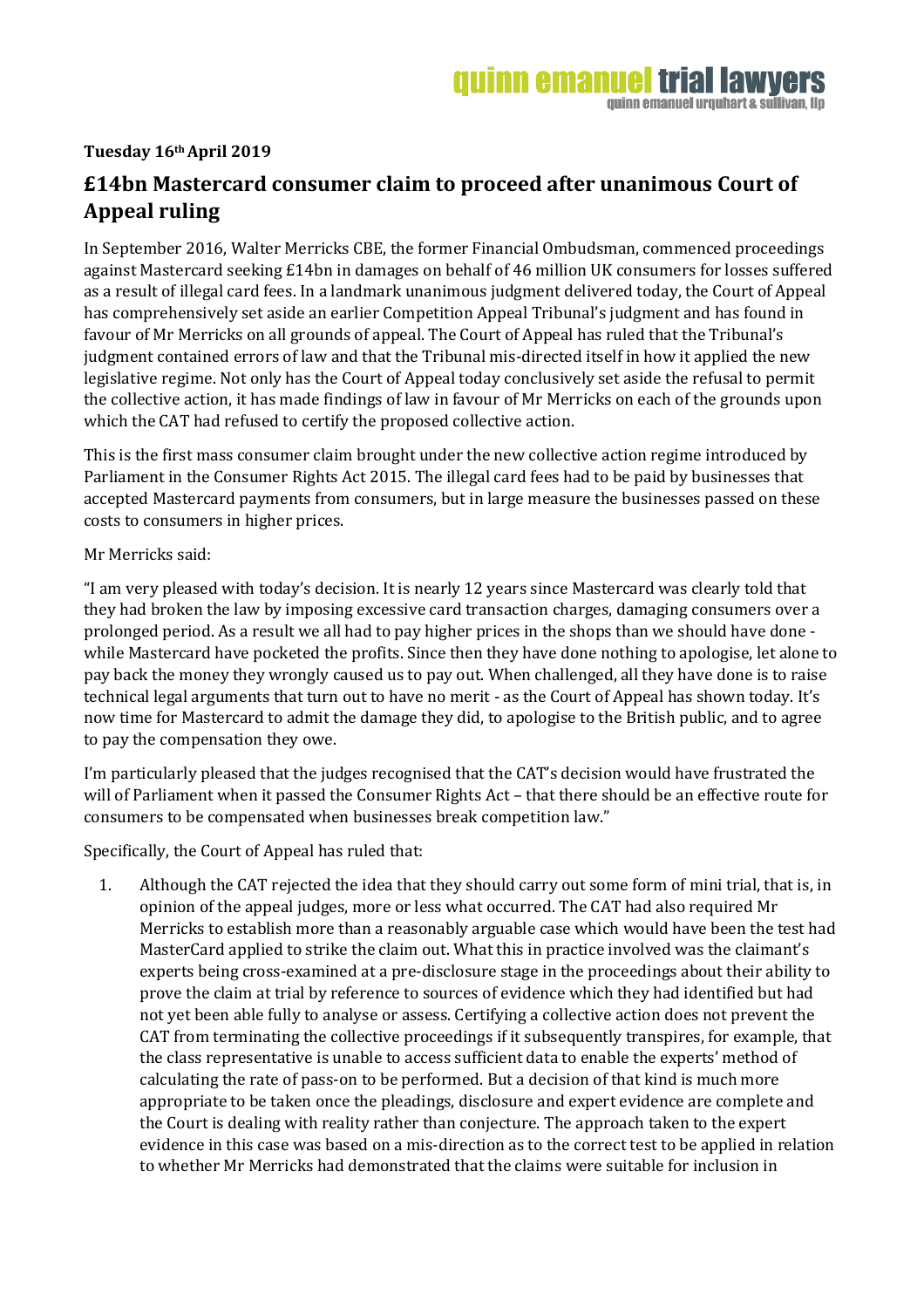collective proceedings. The Court of Appeal ruled that at the certification stage Mr Merricks should not be required to demonstrate more than that he has a real prospect of success. This is not the test which the CAT applied.

2. There was an error of law in the CAT considering that distribution must be carried out on some kind of compensatory basis however approximate. The distribution of an aggregate award does not need to be distributed according to what each individual claimant has lost, although, where that is readily calculable, it will probably be the most obvious and suitable method of distribution. The Court of Appeal rejected that a loss-based method of distribution is mandated by the statutory provisions. The making of an aggregate award does not require the CAT to calculate individual loss, or importantly to assess the damages included in that award on an individual basis. The Court of Appeal found that distribution is a matter for the trial judge to consider following the making of an aggregate award and therefore it was both premature and wrong for the CAT to have refused certification by reference to the proposed method of distribution: an error compounded by their view that distribution must be capable of being carried out by some means which corresponds to individual loss.

The Court of Appeal also sent a message to the CAT about the legislative intent that brought about the new collective action regime. The Court of Appeal noted that the consequence of not certifying Mr Merrick's collective action is that no follow-on proceedings for infringement based on the European Commission's decision are likely to be taken against Mastercard. The Court of Appeal further noted that the likely scale of loss caused to any individual consumer, coupled with the costs of the proceedings, makes litigation by way of individual claims a practical impossibility. This was recognised by the CAT in its judgment where it says that this is effectively the position in most cases of widespread consumer loss resulting from competition law infringements. However, the Court of Appeal then stated: "*the power to bring collective proceedings introduced into the* [Competition Act] *by the Consumer Rights Act 2015 was obviously intended to facilitate a means of redress which could attract and be facilitated by litigation funding and had Parliament considered it necessary to limit this new type of procedure by what would be required for the assessment of damages in an individual claim then it would have said so.*"

The Court of Appeal dismissed Mastercard's application for permission to appeal to the Supreme Court. It has also ordered Mastercard to pay Mr Merricks's cost and unwound the costs that were ordered he pay after the initial hearing before the CAT. The case now returns to the CAT to determine any outstanding issues following the judgment of the Court of Appeal. Mr Merricks expects the CAT to now certify the collective action and for the £14bn claim against Mastercard to proceed.

Boris Bronfentrinker, the Quinn Emanuel Urquhart & Sullivan partner representing Mr Merricks, said:

"Today is truly a landmark day for all UK consumers that Mr Merricks seeks to represent in a claim to recover the billions in damages caused to them by Mastercard's unlawful anticompetitive conduct. The Court of Appeal's judgment also marks a significant day for the collective action regime in this country, after a number of false starts before the Competition Appeal Tribunal. The Court of Appeal has recognised and given effect to the legislative intent. Whilst it had been commented that the claim against Mastercard was overblown, the Court of Appeal has today definitively determined the opposite, recognising the need for mass consumer collective actions to be able to be pursued. Mr Merrick's committed legal team has worked very hard to bring about this result, a complete reversal of the findings made by the Tribunal below. This is a satisfying victory, but the focus now shifts to securing compensation for the 46 million UK consumers who lost out as a result of Mastercard's action."

-Ends-